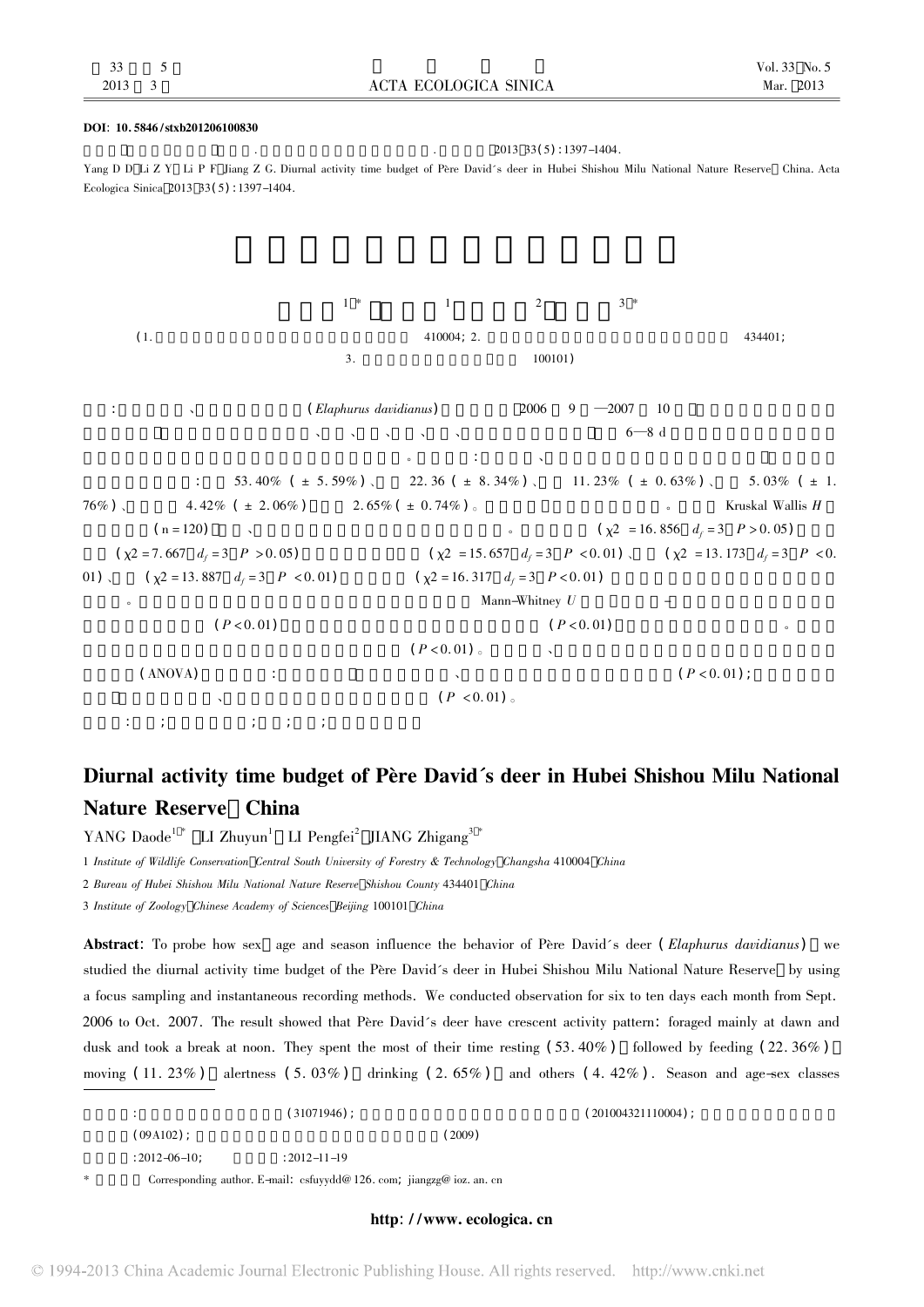significantly influenced the activity time budgets. A greater proportion of time was spent resting in summer  $(58%)$  and autumn  $(58\%)$ . Significant difference were found in feeding rest alert and other activities  $(P<0.01)$  except in drinking and moving  $(P > 0.05)$  among seasons. Only moving behavior showed an extremely significant difference  $(P < 0.01)$  and had no significant difference in rest ( $P > 0.05$ ) among age-sex classes. There was an extremely significant difference between the male deer and the female deer in alert behavior  $(P<0.01)$  while the adult males spent more time on alert than the adult females. Adults and the sub - adults spent more time feeding and rest while calves spent more time moving and less time feeding and rest. According to the results of ANOVA analysis on the diurnal activity time budget of sex-age classes at different seasons for all age classes extremely significant difference were found in drinking both summer and winter in alertness both spring and summer  $((P<0.01)$ . Moreover for adult and subadult groups there were extremely significant difference in alertness both spring and winter in moving both summer and winter  $(P < 0.01)$ .

Key Words: Elaphurus davidianus; activity rhythm; feeding; movement; alertness and self-grooming.

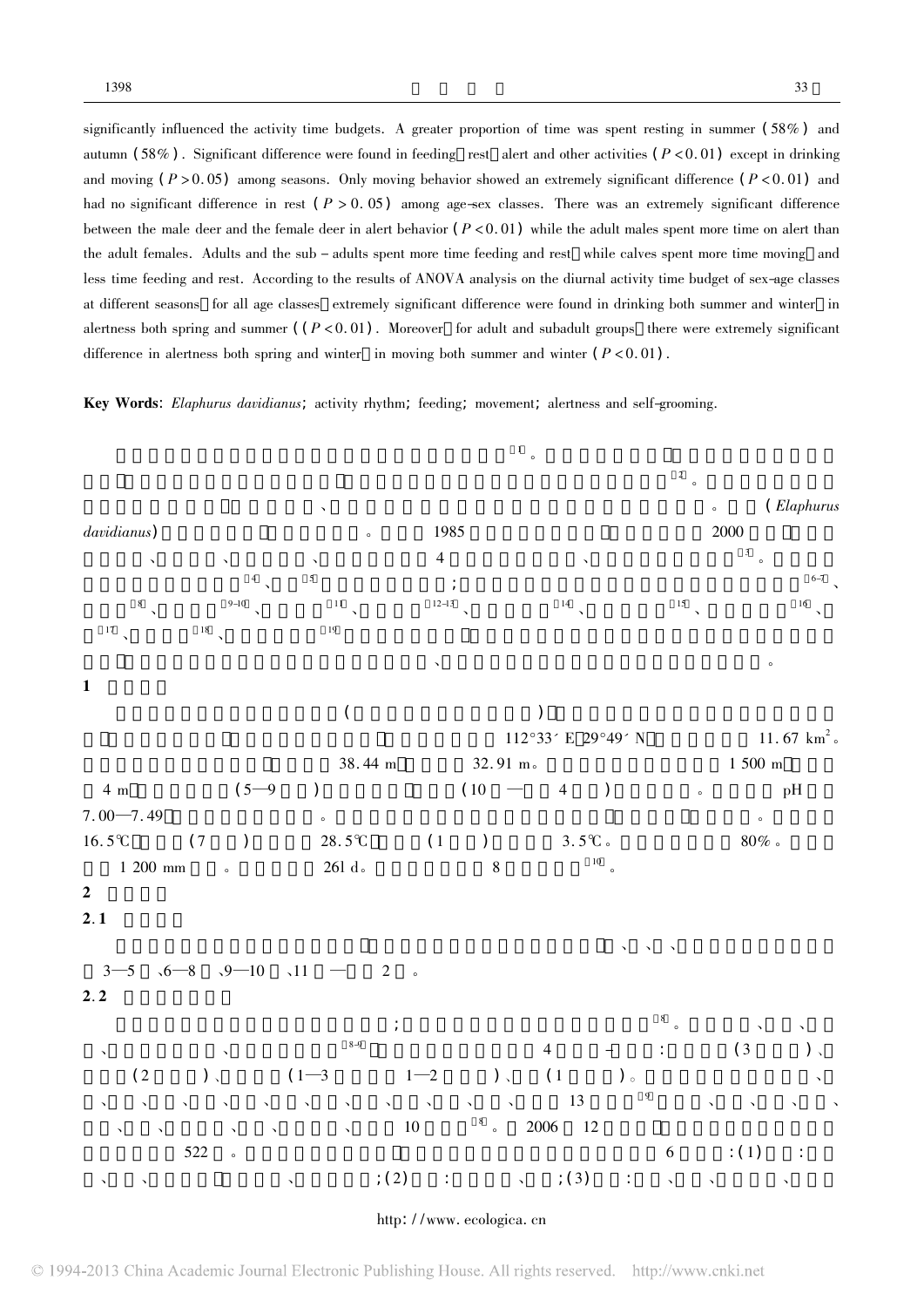活动; ( 4) 休息: 侧躺、 、犬坐 低头闭目睡眠而四肢不动 仅头部观望或口中反刍食物 母鹿哺乳; ( 5) 警觉: 单个或群体对外界变化所做出的反应 如警戒和自我修饰、通迅、背腹涂泥浆、浸于水中、甩尾驱虫等活动; ( 6) 其他行为: 上述 5 种行为以外的其他行为 如冲突、排泄、交配等。 行为取样采用焦点取样法 <sup>20</sup> : 观察时随机选定某一个体作为观察对象进行连续观察 直到观察对象从视 野中消失为止。记录采用瞬时取样法: 每次取样间隔 1min 记录所观察个体的性别、年龄、活动时间、空间位 置及行为类型。2006 9 —2007 10 每月对麋鹿昼间行为跟踪观察 6—8 d( 双筒望远镜 Steiner 1 0. 5 <sup>×</sup> 28) ,每个性别 1 年龄组的观测样本量为 20 个个体。 、秋季跟踪观察时间为 6: 00—20: 00 、春季为 7 : 00—19: 00; 观察距离为 80—150 m。为便于不同季节间的比较 <sup>21</sup> 将不同季节每天 7: 00—19: 00 的观察 时间段按 2 h 等分为 6 个时段。有效工作时间总计 114 d 共计 427. 5 h( 其中: 春季 98. 7 h、夏季 142. 9 h、 83. 6 h、冬季 102. 3 h) ,总记录数据 15 230 。文中数据为平均数 <sup>±</sup> 方差 除特殊说明外。 2. 3 数据处理与分析 时间分别占当天总观察时间的百分率作为该日的活动时间分配。所有数据处理和统计分析用 Excel 2003 SPSS 15. 0 软件完成。由于记录的全年行为数据经 Kolmogorov-Smimov 检验均呈非正态分布 故不同季节间的 昼间活动时间分配的差异采用 k 个独立样本的非参数 Kruskal Wallis H 检验 22-23 ; 不同性别-年龄组的昼间活 动时间分配的差异采用两个独立样本的 Mann-Whitney U-test 进行统计分析 <sup>24</sup> 。不同季节各性别、年龄组的 行为数据经 Kolmogorov-Smimov 检验均正态分布 故不同性别、年龄组在不同季节的昼间活动时间分配的差异 采用方差( ANOVA) 分析。显著水平设定为 <sup>α</sup> = 0. 05。 3 研究结果 1 麋鹿年均昼间活动时间分配 Fig. 1 Diurnal time budget activity of the Père David's deer on the yearly bass 3. 1 年均昼间活动时间分配 统计所观察的麋鹿个体的全年昼间活动时间得知: 76% ( 1) 。其中: 休息、采食、运动、警觉、饮水行为的 时间分 别 占 ( 53. 40 <sup>±</sup> 5. 59 ) % 、( 22. 36 <sup>±</sup> 8. 34 ) % 、 ( 11. 23 <sup>±</sup> 0. 63) % 、( 5. 03 <sup>±</sup> 1. 76) % 、( 2. 65 <sup>±</sup> 0. 74) % ; 其他行为时间占( 4. 42 <sup>±</sup> 2. 06) % 。 3. 2 昼间活动节律的季节变化 在不同季节 石首麋鹿昼间活动均有晨( 7 : 00—9 : 00) 、 ( 17: 00—19: 00) 两个采食高峰和一个明显的 休息期。其中 休息期春季为 10: 00—15: 00 冬季为 11: 00—15: 00 持续时间相对较短; 而夏季为 1 0: 00—1 7: 00 秋季为 10: 00—16: 00 持续时间相对较长; 且在 11: 00—13: 00 13: 00—15: 00 两个时间段达到最高 期间少数麋鹿会发生警觉行为。经过早晨近 2h 的采食后 麋鹿会陆续走到故道河滩边及保护区低洼地形 成的数个小池旁饮水 未吃饱的个体继续采食 接着再陆续地去饮水。这一行为集中在 9: 00—11: 00 时间段。 接近中午时气温升高 麋鹿开始在故道河滩边、离河滩不远的草地上或树林下的阴凉处卧地休息。石首麋鹿 采食频次最高的时间 春季为 7: 00 左右( 38 /min) 18: 00 左右( 28 /min) 、冬季为 8: 00 左右( 32 / min) 17: 00 左右( 23 /min) ; 采食频次最低的时间 夏季为 7: 00 左右( 19 /min) 19: 00 左右( 13 / min) ,秋季为 7: 00 左右( 24 /min) 19: 00 左右( 10 /min) 。 3. 3 昼间活动时间分配的季节变化 Kruskal Wallis H 检验 除饮水、运动在不同季节的百分比无显著差异外( P > 0. 05) ,采食、休息、警觉 和其他行为在不同季节所占的百分比均有极显著差异( P <sup>&</sup>lt; 0. 01) ( 1 2) 。采食行为在春季和冬季的百 分比相对较高; 而休息行为在夏季和秋季的百分比相对较高。警觉行为和其他行为在夏季所占时间百分比最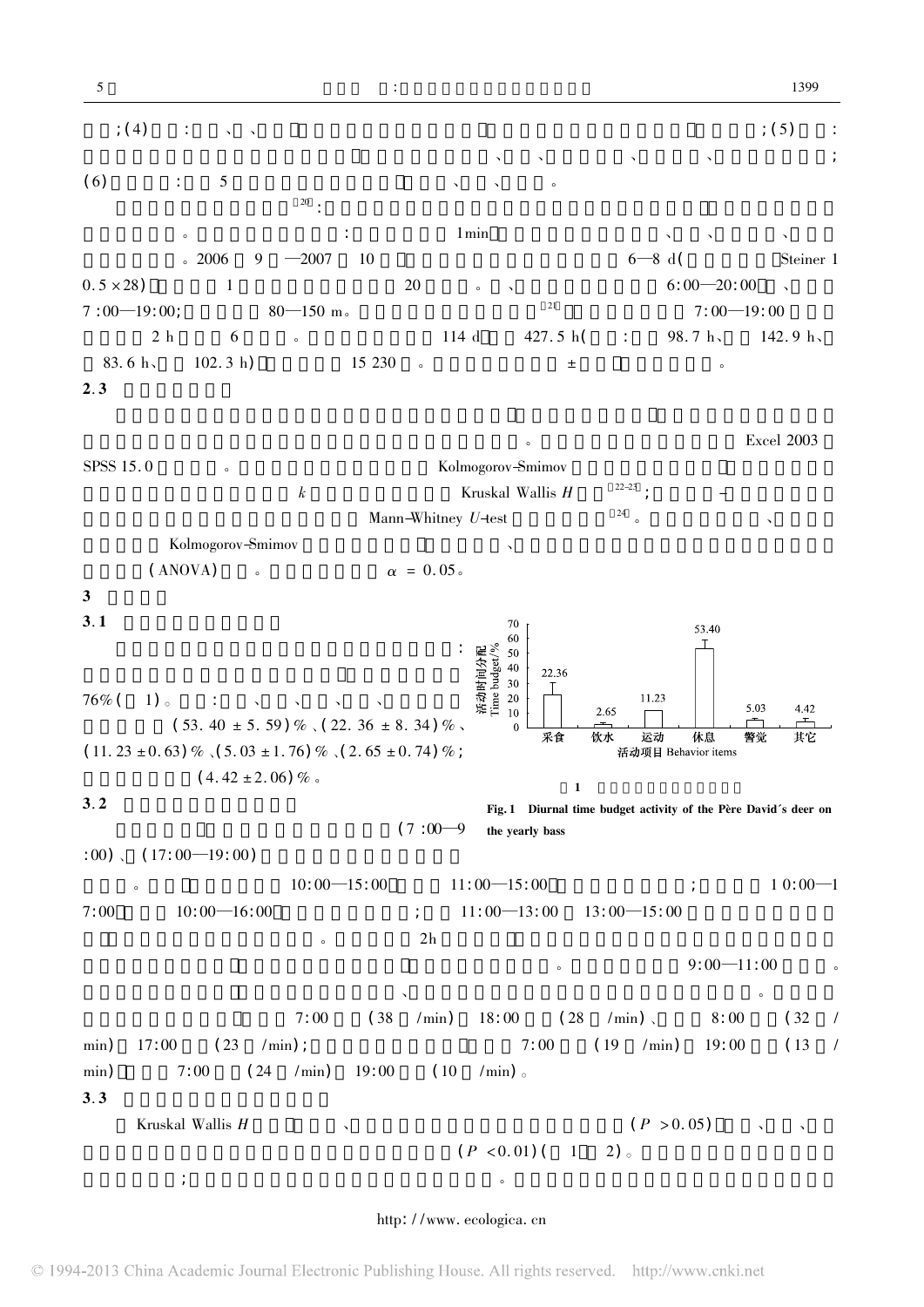



而在春季所占百分比最小。运动行为在秋季、冬季所占百分比相对较高。饮水行为在冬季所占百分例最

 $\ddot{\bullet}$  , and the contract of the contract of the contract of the contract of the contract of the contract of the contract of the contract of the contract of the contract of the contract of the contract of the contract o

 $1.\,83\%$  .

 $1.83\%$ 

1  $\blacksquare$ Table 1 Diurnal activity time budget of the Père David's deer in different seasons

 $\bullet$ 

|                             |                   |                 |                  | Time budgets of each behavior type (Mean $\pm$ SD) /% |                 |                 |  |  |
|-----------------------------|-------------------|-----------------|------------------|-------------------------------------------------------|-----------------|-----------------|--|--|
| Seasons                     | Feeding           | Drinking        | Moving           | Rest                                                  | Alertness       | Others          |  |  |
| Spring                      | $30.08 \pm 26.97$ | $2.24 \pm 2.37$ | $10.37 \pm 5.81$ | $50.81 \pm 32.56$                                     | $2.44 \pm 1.73$ | $2.85 \pm 1.48$ |  |  |
| Summer                      | $12.60 \pm 12.40$ | $3.46 \pm 5.08$ | $11.18 \pm 7.57$ | $57.72 \pm 21.74$                                     | $6.30 \pm 2.72$ | $7.32 \pm 1.34$ |  |  |
| Autumn                      | $18.29 \pm 20.38$ | $3.05 \pm 2.64$ | $11.79 \pm 4.73$ | $58.33 \pm 24.80$                                     | $5.49 \pm 2.28$ | $3.05 \pm 1.28$ |  |  |
| Winter                      | $28.46 \pm 25.61$ | $1.83 \pm 1.68$ | $11.59 \pm 7.06$ | $46.75 \pm 28.17$                                     | $5.90 \pm 1.20$ | $4.47 \pm 1.00$ |  |  |
| $\chi^2$                    | 15.66             | 7.67            | 16.86            | 13.17                                                 | 13.89           | 16.32           |  |  |
| $\boldsymbol{P}$            | 0.00              | 0.05            | 0.06             | 0.00                                                  | 0.00            | 0.00            |  |  |
| $\boldsymbol{P}$            | Kruskal-Wallis H  |                 |                  |                                                       |                 |                 |  |  |
| 3.4                         |                   |                 |                  |                                                       |                 |                 |  |  |
|                             |                   |                 | (P < 0.01)       |                                                       |                 | (Mann–          |  |  |
| Whitney U test $P > 0.05$ . |                   |                 |                  | (P < 0.01)                                            | $\lambda$       |                 |  |  |
| (P > 0.05)                  |                   | $\lambda$       |                  |                                                       |                 | (P < 0.01)      |  |  |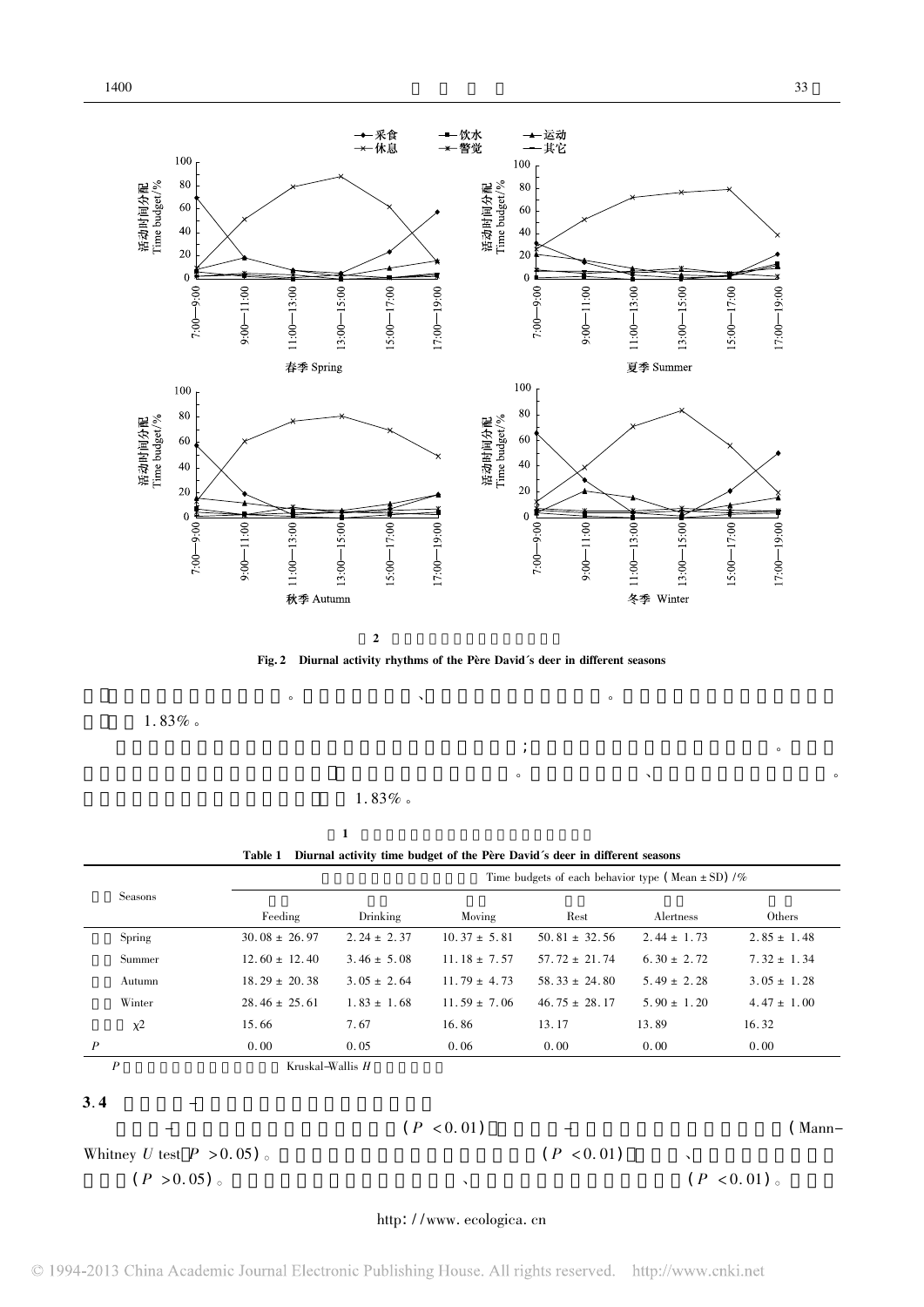$(P < 0.01)$  ( 2) 。

| Behavior types                       | Adult M vs. adult F   |                  |                       | Adults vs. yearlings | Adults vs. calves |                  |                  | Yearlings <b>v</b> calves |
|--------------------------------------|-----------------------|------------------|-----------------------|----------------------|-------------------|------------------|------------------|---------------------------|
|                                      | $\boldsymbol{Z}$      | $\boldsymbol{P}$ | Z                     | $\boldsymbol{P}$     | Z                 | $\boldsymbol{P}$ | $Z_{\rm}$        | $\boldsymbol{P}$          |
| Feeding                              | $-0.44$               | 0.66             | $-1.21$               | 0.23                 | $-3.14$           | 0.00             | $-2.89$          | 0.00                      |
| Drinking                             | $-2.35$               | 0.02             | $-0.95$               | 0.34                 | $-3.20$           | $0.00$           | $-0.50$          | 0.62                      |
| Moving                               | $-3.94$               | $0.00\,$         | $-2.94$               | 0.00                 | $-3.25$           | $0.00$           | $-2.84$          | $0.00$                    |
| Rest                                 | $-1.12$               | 0.26             | 0.00                  | $1.00$               | $-0.08$           | 0.94             | $-0.56$          | 0.58                      |
| $\Large \bf Alterness$               | $-2.67$               | $0.\,00$         | $-0.61$               | 0.54                 | $-2.24$           | 0.03             | $-0.87$          | 0.38                      |
| $\\rm Others}$<br>$Z\text{-}U$       | $-0.32$<br>$\cal P$ : | 0.75             | $-1.\,\allowbreak 08$ | 0.28                 | $-3.72$           | $0.00$           | $-2.67$          | $0.\,\allowbreak 01$      |
|                                      |                       |                  |                       |                      |                   |                  |                  |                           |
| 3.5                                  |                       |                  |                       |                      |                   |                  |                  |                           |
|                                      |                       |                  |                       | $\circ$              |                   |                  |                  |                           |
|                                      |                       |                  |                       |                      |                   |                  |                  | (P <sup>2</sup> )         |
|                                      |                       |                  |                       |                      |                   |                  |                  |                           |
| $0.01)$ (<br>3)                      |                       |                  |                       |                      |                   |                  |                  |                           |
| $\circ$                              |                       |                  |                       |                      |                   | $\circ$          |                  |                           |
| 3.6                                  |                       |                  |                       |                      |                   |                  |                  |                           |
|                                      |                       |                  |                       | $3)$ 。<br>$\left($   |                   |                  |                  |                           |
|                                      | (P < 0.01)            |                  |                       |                      |                   |                  |                  |                           |
|                                      |                       |                  |                       |                      | $\checkmark$      |                  |                  |                           |
| (P < 0.01)                           |                       |                  |                       |                      |                   |                  |                  |                           |
|                                      |                       |                  |                       |                      |                   | $\circ$          |                  |                           |
| $\checkmark$                         |                       |                  |                       |                      |                   |                  | $\circ$          |                           |
| 4                                    |                       |                  |                       |                      |                   |                  |                  |                           |
| 4.1                                  |                       |                  |                       |                      |                   |                  |                  |                           |
|                                      | $\epsilon\epsilon$    |                  | "                     |                      |                   |                  |                  | $24 - 25$                 |
|                                      |                       |                  |                       |                      |                   |                  |                  | $\circ$                   |
|                                      |                       |                  |                       |                      | $\circ$           |                  |                  |                           |
|                                      |                       |                  |                       |                      | 75.76%            |                  |                  |                           |
| $\circ$                              |                       |                  |                       | $26 - 27$            | (Cervus nippon)   |                  |                  | <i>(Pseudois nayaur)</i>  |
|                                      |                       | $28 - 29$        | $\circ$               |                      |                   |                  |                  |                           |
|                                      |                       |                  |                       |                      |                   |                  |                  |                           |
| 29                                   |                       |                  |                       |                      |                   | ╮                |                  |                           |
| $\circ$                              |                       |                  |                       |                      |                   |                  | $\boldsymbol{7}$ | $(32.12 \pm 8.36)$ %.     |
| $(20.57 \pm 8.54)$ % (11.13 ± 5.28)% |                       |                  |                       |                      | $\circ$           |                  |                  | (Cervus                   |
| $elaphus)$ <sup>30</sup>             |                       |                  |                       |                      |                   |                  | $\ddot{ }$       |                           |
|                                      |                       |                  |                       |                      | $\circ$           |                  |                  |                           |
| $\circ$                              |                       |                  |                       |                      |                   |                  |                  |                           |
|                                      |                       |                  |                       |                      | (Cervus eldi)     |                  |                  | $31$ o                    |
|                                      |                       | $\circ$          |                       |                      |                   |                  |                  |                           |
| 4.2                                  |                       |                  |                       |                      |                   |                  |                  |                           |
|                                      |                       |                  |                       |                      |                   |                  |                  |                           |
| $\mathcal{C}$                        |                       |                  | $\circ$               | $\checkmark$         |                   |                  |                  |                           |
|                                      |                       |                  |                       |                      |                   |                  |                  |                           |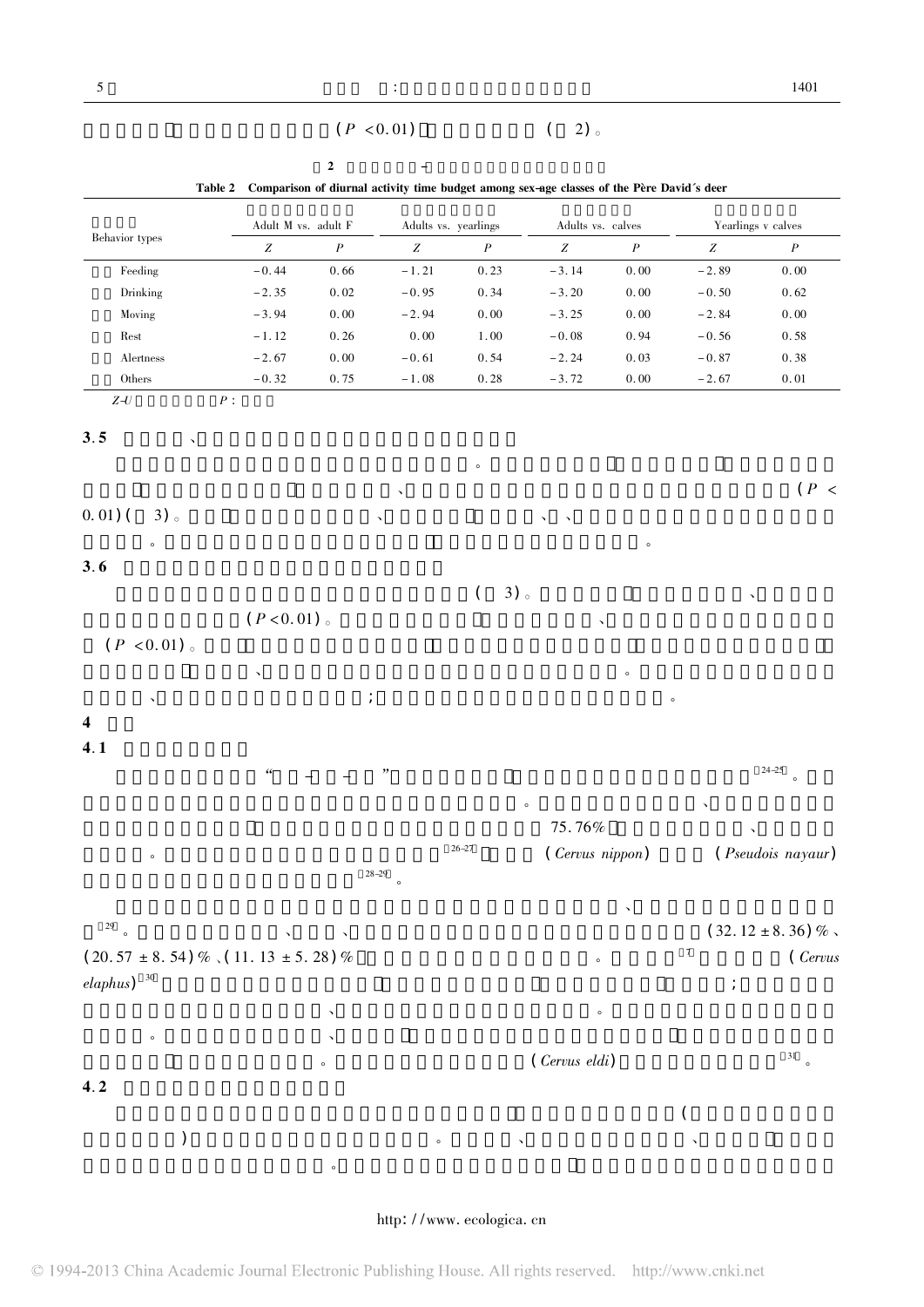|       | Table 3 Comparison of diurnal activity time budget between different sex-age classes of the Père David's deer in different seasons (ANOVA |  |  |
|-------|-------------------------------------------------------------------------------------------------------------------------------------------|--|--|
| test) |                                                                                                                                           |  |  |

 $3 \t (ANOVA)$ 

|           |               | $\sqrt{ }$        |                             | $\prime$   |                                           | $\prime$   | $\prime$      |
|-----------|---------------|-------------------|-----------------------------|------------|-------------------------------------------|------------|---------------|
| Sex Age   | Behavior type |                   | Spring/Summer Spring/Autumn |            | Spring/Winter Summer/Autumn Summer/Winter |            | Autumn/Winter |
|           |               | $0.\,002$ $^{**}$ | $0.016*$                    | 0.116      | 0.209                                     | $0.029*$   | 0.234         |
| Males     |               | $0.029*$          | 0.537                       | $0.026*$   | 0.080                                     | $0.00**$   | $0.010*$      |
|           |               | $0.003***$        | 0.086                       | 0.764      | $0.048*$                                  | $0.002**$  | 0.053         |
|           |               | $0.001**$         | $0.011*$                    | 0.375      | 0.083                                     | $0.003***$ | $0.048*$      |
|           |               | $0.002**$         | $0.003**$                   | $0.001**$  | 0.689                                     | 0.472      | 0.276         |
|           |               | 0.081             | 0.157                       | 0.933      | 0.675                                     | 0.071      | 0.138         |
|           |               | $0.005**$         | 0.059                       | 0.222      | 0.132                                     | $0.034*$   | 0.408         |
| Females   |               | $0.027*$          | 0.898                       | $0.016*$   | $0.034*$                                  | $0.000**$  | $0.013*$      |
|           |               | $0.006***$        | 0.303                       | 0.599      | $0.029*$                                  | $0.003***$ | 0.138         |
|           |               | $0.010*$          | 0.097                       | 0.561      | 0.170                                     | $0.024*$   | 0.239         |
|           |               | 0.063             | 0.051                       | $0.033*$   | 0.894                                     | 0.684      | 0.783         |
|           |               | 0.358             | 0.389                       | 0.215      | 0.096                                     | 0.721      | 0.054         |
|           |               | $0.018*$          | 0.307                       | 0.324      | 0.097                                     | 0.092      | 0.970         |
| Adults    |               | 0.201             | 0.259                       | $0.011*$   | $0.031*$                                  | $0.002**$  | 0.069         |
|           |               | $0.002**$         | 0.143                       | 0.395      | $0.022*$                                  | $0.001**$  | $0.036*$      |
|           |               | $0.010*$          | 0.230                       | 0.672      | 0.072                                     | $0.019*$   | 0.414         |
|           |               | $0.003***$        | $0.013*$                    | $0.003***$ | 0.356                                     | 0.967      | 0.377         |
|           |               | 0.876             | 0.655                       | 0.962      | 0.771                                     | 0.838      | 0.622         |
|           |               | $0.011*$          | $0.043*$                    | 0.267      | 0.409                                     | 0.072      | 0.262         |
| Yearlings |               | 0.113             | 0.204                       | $0.038*$   | $0.013*$                                  | $0.003***$ | 0.305         |
|           |               | $0.013*$          | 0.339                       | 0.220      | $0.003**$                                 | $0.002**$  | 0.763         |
|           |               | $0.013*$          | 0.549                       | 0.726      | $0.034*$                                  | $0.008**$  | 0.352         |
|           |               | $0.007**$         | $0.017*$                    | $0.005**$  | 0.605                                     | 0.736      | 0.401         |
|           |               | 0.677             | 0.313                       | 0.517      | 0.170                                     | 0.299      | 0.700         |
|           |               | $0.001***$        | $0.015*$                    | 0.050      | 0.091                                     | $0.028*$   | 0.470         |
| Calves    |               | $0.000**$         | 0.489                       | $0.008***$ | $0.000**$                                 | $0.000**$  | $0.025*$      |
|           |               | $0.019*$          | 0.906                       | 0.943      | $0.023*$                                  | $0.022*$   | 0.963         |
|           |               | $0.004***$        | 0.081                       | 0.282      | 0.078                                     | $0.021*$   | 0.422         |
|           |               | $0.003***$        | 0.159                       | 0.257      | $0.027*$                                  | $0.016*$   | 0.747         |
|           |               | 0.829             | 0.430                       | $0.030*$   | 0.322                                     | $0.021*$   | 0.110         |
|           |               |                   |                             |            |                                           |            |               |

### $\frac{3}{\epsilon}$

|                   |                                     |                             | $\circ$                                          |                     |
|-------------------|-------------------------------------|-----------------------------|--------------------------------------------------|---------------------|
|                   |                                     | $\circ$                     | 2004                                             |                     |
| 129               | $\sqrt{94}$<br>35                   | 22                          | $\left(\text{Carex } \text{ dimorphole} \right)$ |                     |
|                   | $\left($ <i>Carex</i> unisexualis), | $(Cynodon \; dactylon)$ ,   | $(Paspalum-paspaloides)$                         | ( <i>Phragmites</i> |
| <i>communis</i> ) |                                     | (Guddenstadtia multiflora), | $\langle$ Alopecurusaequalis $\rangle$ ,         | (Cardamine          |
| $lyrate$ )        | (Poa pratensis),                    | (Stellaria media)           | (Galium aparine)                                 |                     |

 $\bullet$  $\ddotsc$ 

 $\circ$  (Cervus elaphus nelsoni)  $\frac{25 \times 32}{\pi}$ 

 $\frac{25}{32}$   $\frac{32}{9}$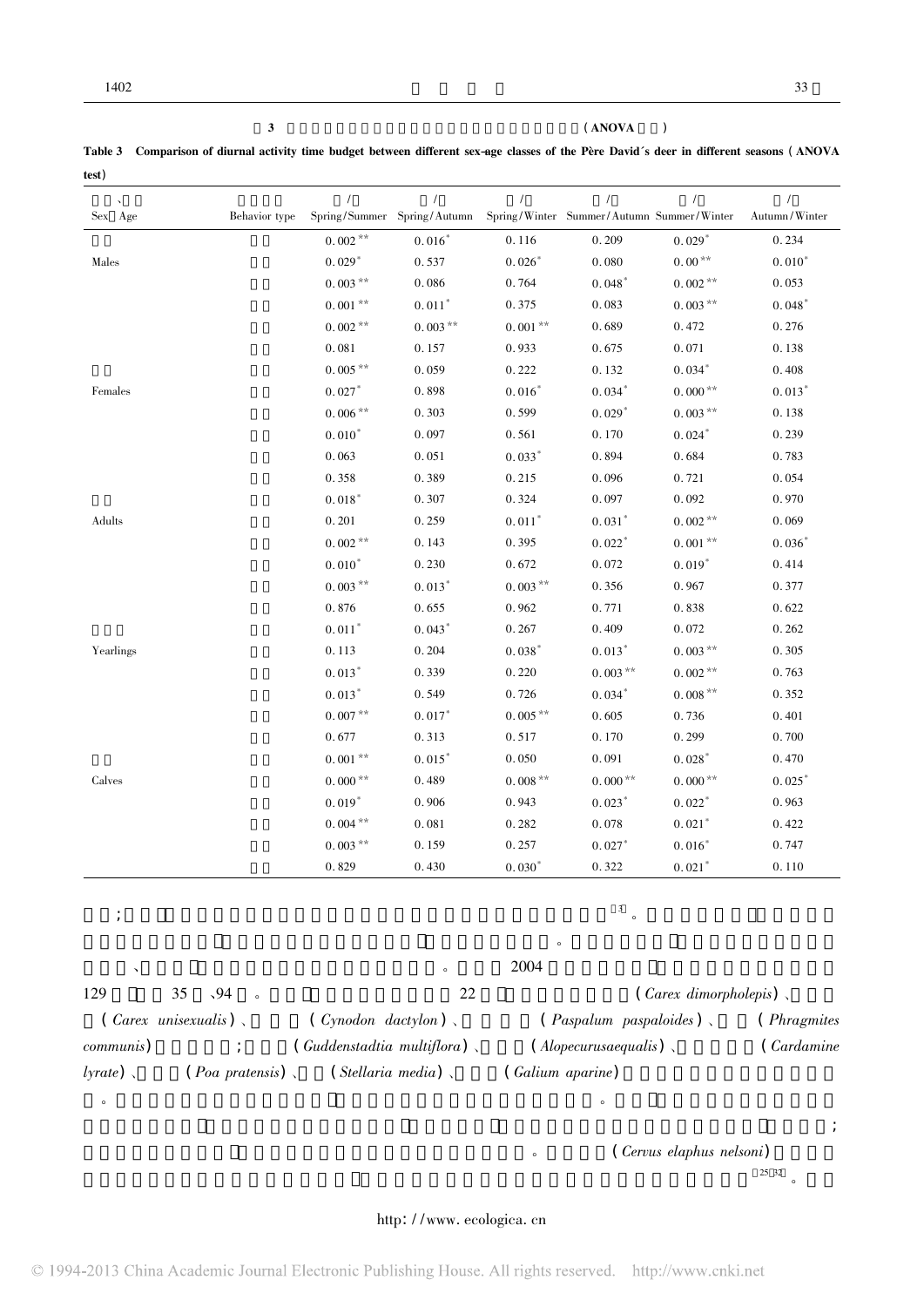

### References:

- 1 Dunbar R I M. Time: a hidden constraint on the behavioral ecology of baboons. Behavioral Ecology and Sociobiology 1992 31( 1) : 35-49.
- 2 Di F A Rodman S. Time allocation patterns of lowland woolly monkeys (Lagothrix lagotricha poeppigii) in a neotropical terra firma forest. International Journal of Primatology 2001 22( 3) : 449-480.
- 3 Jiang Z G Li C W Zeng Y Widemo F. "Harem defending"or"challenging": alternative individual mating tactics in Père David's deer under different time constraint. Acta Zoological Sinica 2004 50(5): 706-713.
- 4 Wemmer C Halverson T Rodden M Portillo T. The reproductive biology of female Père David's deer ( Elaphurus davidianus) . Zoo Biology  $1989 \quad 8(1)$ : 49-55.
- 5 Ohtaishi N Sheng H L. Deer of China Biology and Management. Elsever Science Publishers B. V the Netherlands 1993: 14-29.
- 6 Cai G Q Xie J H Mathur N. Time budget and social behaviour of MI-LU ( Elaphurus davidianus) in rutting season. Acta Theriologica Sinica 1988 8( 3) : 166-171.
- 7 Anwar T Gulisi M Patigul. The comparative study on the time budget and social behavior of David's deer. Journal of Xinjiang University ( Natural Science Edition) 1999 16(4): 78-80 86.
- 8 Ding Y H. Chinese Milu Research. Jilin Science & Technology Publishing House Jilin 2004.
- 9 Jiang Z G. Behavior coding and ethogram of the Père David's deer. Acta Theriologica Sinica 2000 20(1): 1-12.
- 10 Yang D D Ma J Z He Z Li P F Wen H J Jiang ZG. Population dynamics of the Père David's deer in Shishou Milu National Nature Reserve Hubei Province China. Acta Zoologica Sinica 2007 53( 6) : 947-952.
- 11 Yang D D Jiang Z G Ma J Z Hu H J Li P F. Causes of endangerment or extinction of some mammals and its relevance to the reintroduction of Père David's deer in Dongting Lake drainage area. Biodiversity Science 2005 13(5): 451-461.
- 12 Li C W Jiang Z G Zeng Y You Z Q. Rutting tactics in Père David's deer stags under different population densities and during different rut periods. Biodiversity Science 2005 13( 15) : 424-431.
- 13 Jiang Z G Li C W Zeng Y. Mating system mating tactics and effective population size in Père David's deer ( Elaphurus davidianus) . Acta Ecologica Sinica 2006 26( 7) : 2255-2260.
- 14 Zeng Y Jiang Z G Li C W. Genetic variability in relocated Père David's deer (Elaphurus davidianus) populations -Implications to reintroduction program. Conservation Genetics 2007 8: 1051-1059.
- 15 Li C W Jiang Z G Zeng Y You Z Q. A note on environmental elements as essential prerequisites for behavioral expression: A case study of Père